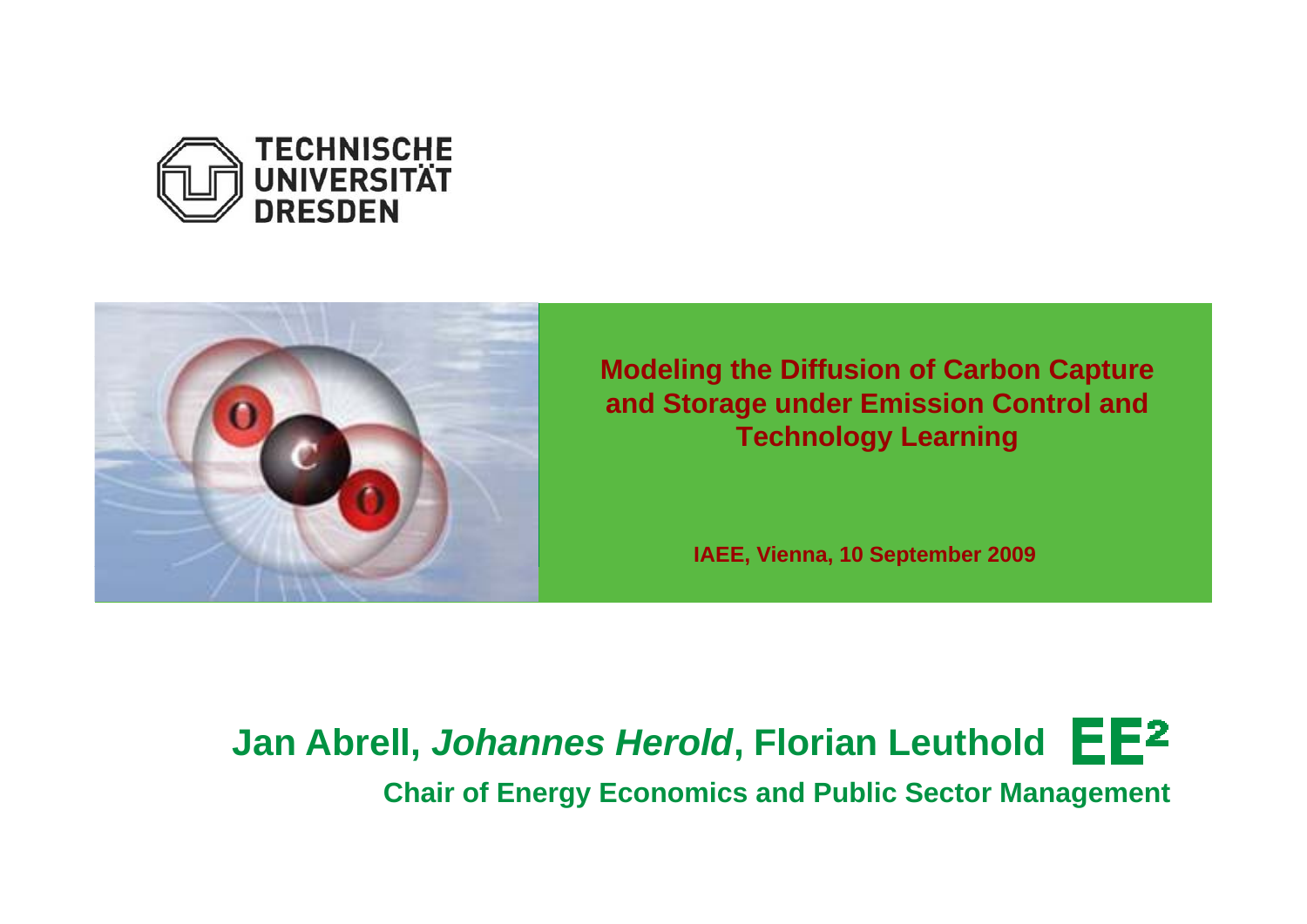# **Agenda**

- **1. Innovation in Energy Technologies**
- **2. Concept of Technology Learning**
- **3. The Model**
- **4. Scenarios and Results**
- **5. Conclusion**
- **6. Literature**

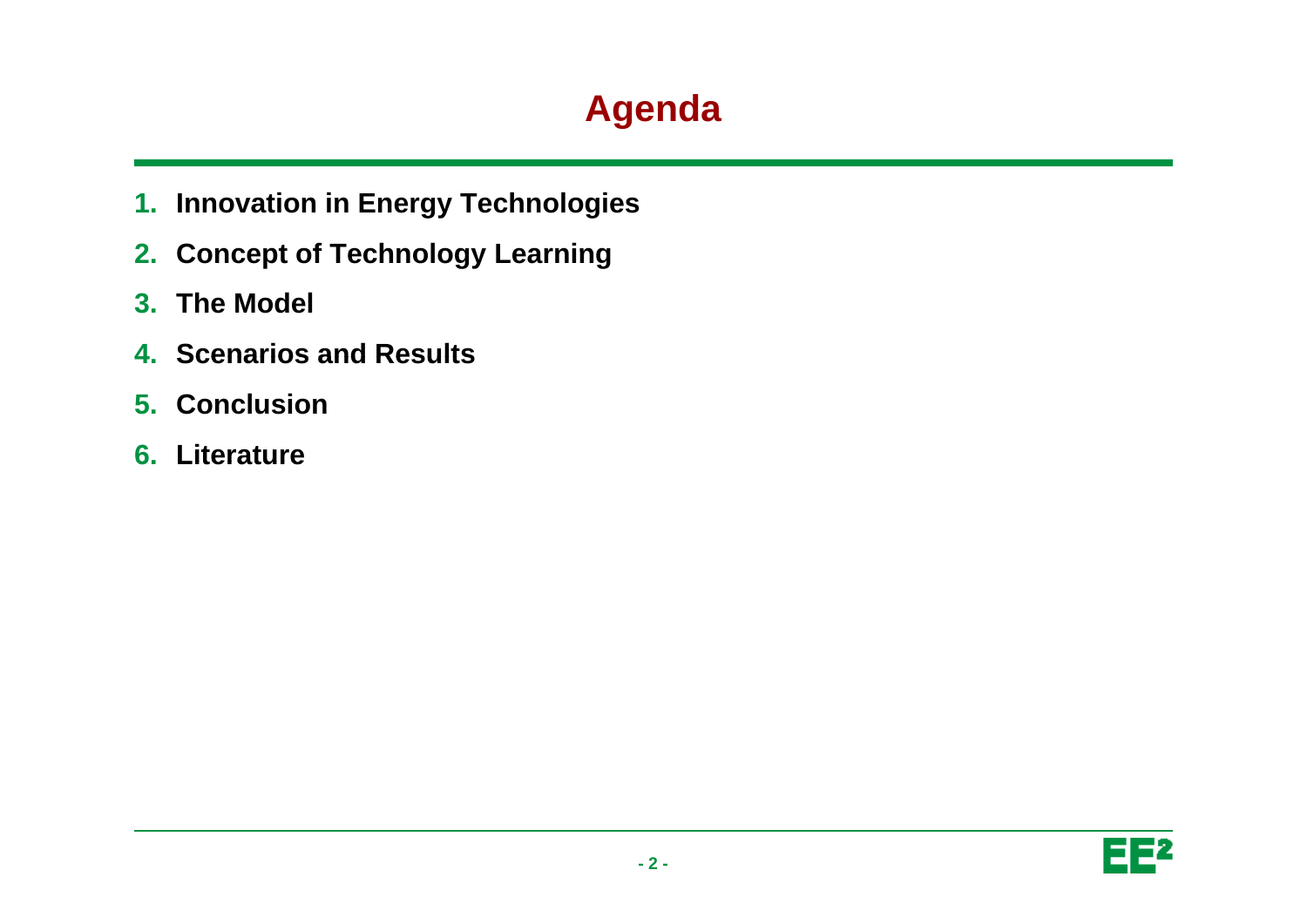## **Innovation in Energy Technology**

- CCS, on and off-shore wind are considered as the most important low**carbon energy technologies for the German market**
- **Under today's emission restrictions, electricity producers miss economic incentives to apply CCS or other innovative high cost energy technologies**
- **No early bird market as in consumer electronics electronics, high knowledge spillovers**
- **But innovative technologies often have <sup>a</sup> high potential for improvement**
- The higher generation costs of CCS electricity are assumed to decline over **time through learning effects if the technology is applied**
- **We therefore develop an economic, dynamic model to simulate the diffusion of CCS technology and wind under the German base-load regime, while taking into account expected learning effects**
- CCS and wind are often referred to as being competitors to each other, **focusing on one might harm the other.**

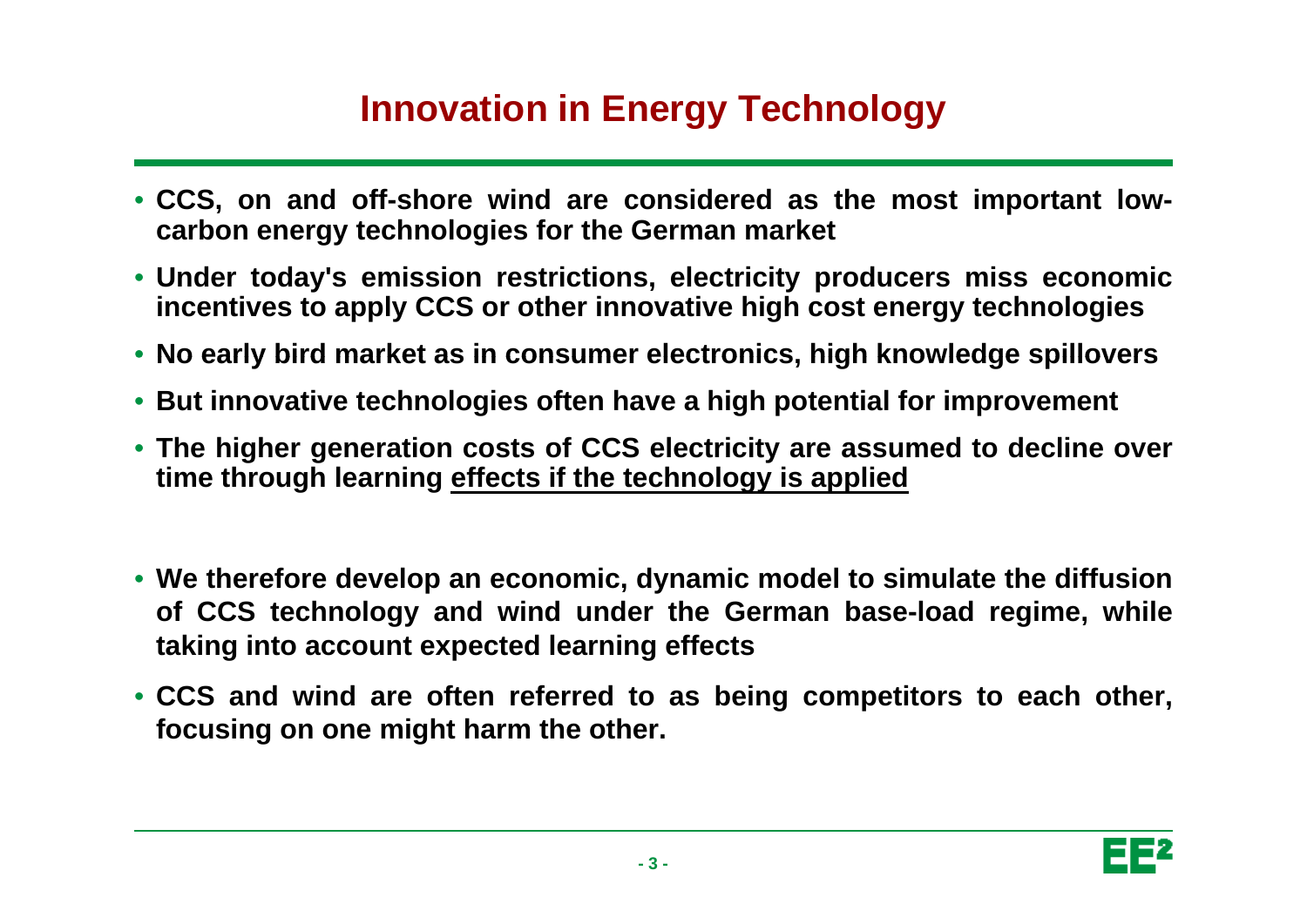## **Introduction to Technology Learning**

- **First observed by Wright (1936) in airplane manufacture as decreasing labor time requirements as workers gained experience with <sup>a</sup> certain task**
- **A more comprehensive analysis by the Boston Consulting Group found learning rates between 10 to 25% along industries, each time cumulative output doubles**

$$
C_t = a * CC_t^{-b}
$$
  
\n
$$
a = \frac{C_0}{CC_0^{-b}}
$$
  
\n
$$
C_t = \text{technology cost in t}
$$
  
\n
$$
CC_t = \text{Cumulated installed Capacity in t}
$$
  
\n
$$
b = \text{learning exponent}
$$

- Study by Rubin et al (2006) indicates that the learning rate for CCS power **plants capital costs could be expected around 10%**
- **However we found no data on expected plants efficiency improvement However, improvement, which is accounted for in the model**

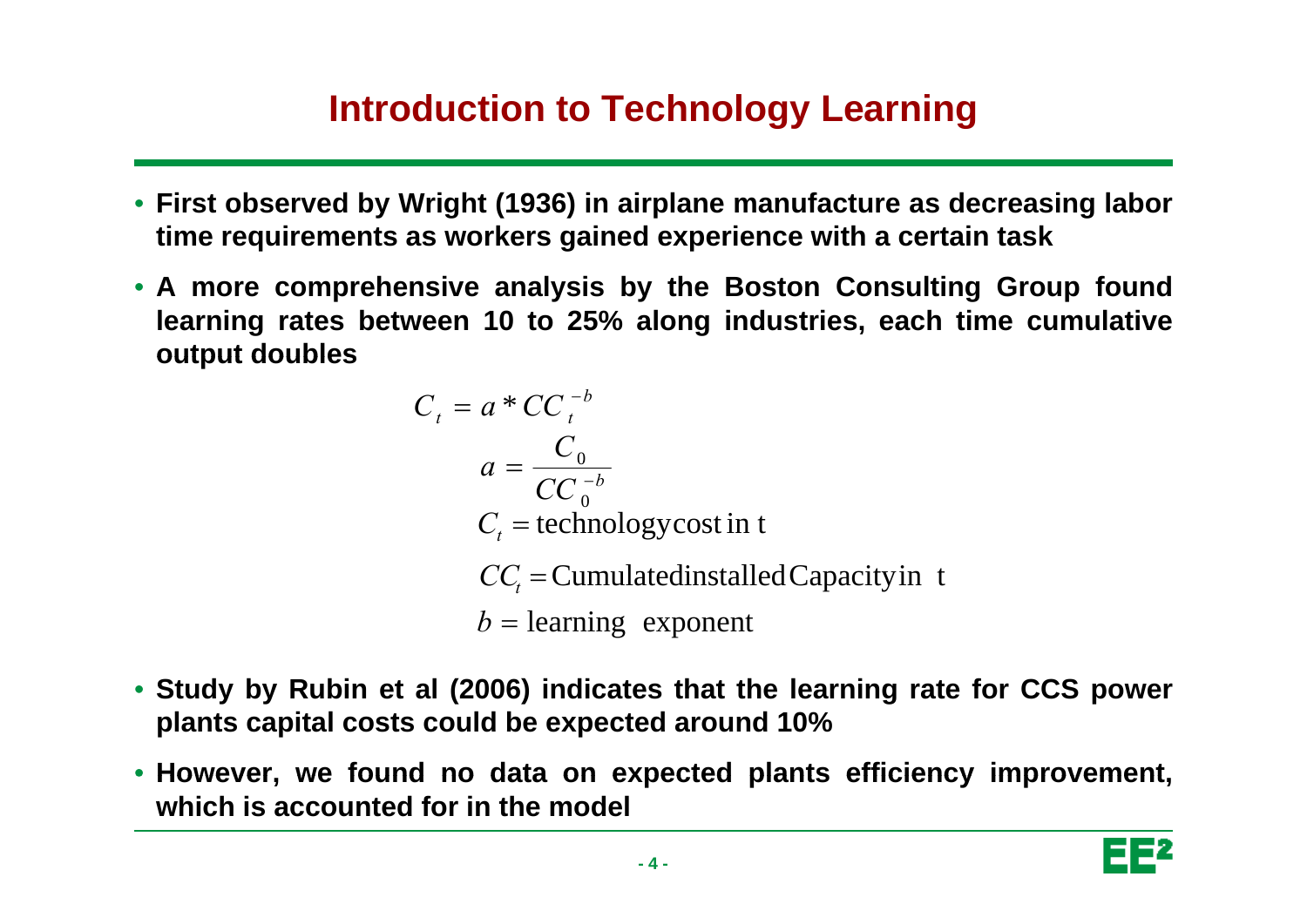## **The Model**

- Diffusion of CCS is modeled in a perfectly competitive market, in which **the producer chooses <sup>a</sup> welfare maximizing production portfolio of different generation technologies**
- **Available technologies are: nuclear, lignite, natural gas combined cycle, wind on- and off-shore and lignite CCS**
- **Each technology is characterized by specific capital costs, efficiency, plant life and CO2 emission per MWhel, which are limited**
- In case of CCS, this leads to an emission reduction of 80% compared to **the standard technology.**

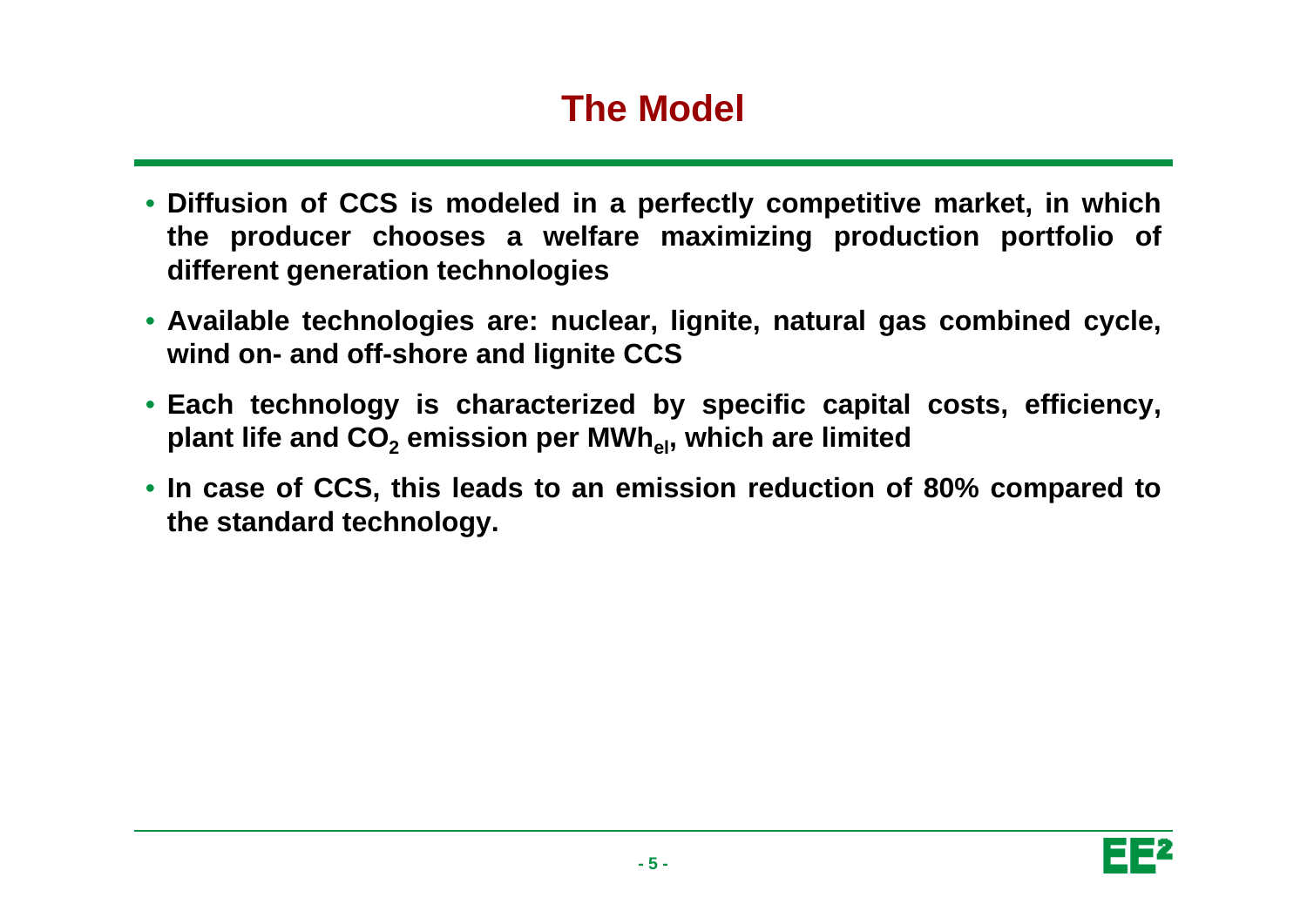• **Player faces a linear inverse demand function of the form:**

$$
P_t = \frac{a_t - D_t}{b_t}
$$
  

$$
\sum_{gt \le t} X_{g,\tau,t} = D_t = a_t - b_t P_t
$$

 $X_{g,\tau,t}$  = Plants production of technology g in t installed in  $\tau$  $f l_{g,\tau,t} * CAP_{g,\tau} + f lex_{g,\tau,t} * except_{g,\tau,t} \geq X_{g,\tau,t}$  $f_l$ <sub>g,*τ*,*t*</sub> = age dependent fullload hours  $CAP_{g,\tau}$  = avaiable capacity of technology g installed in  $\tau$  $flex_{g,\tau,t} * excap_{g,\tau} = exogenous$  capacity

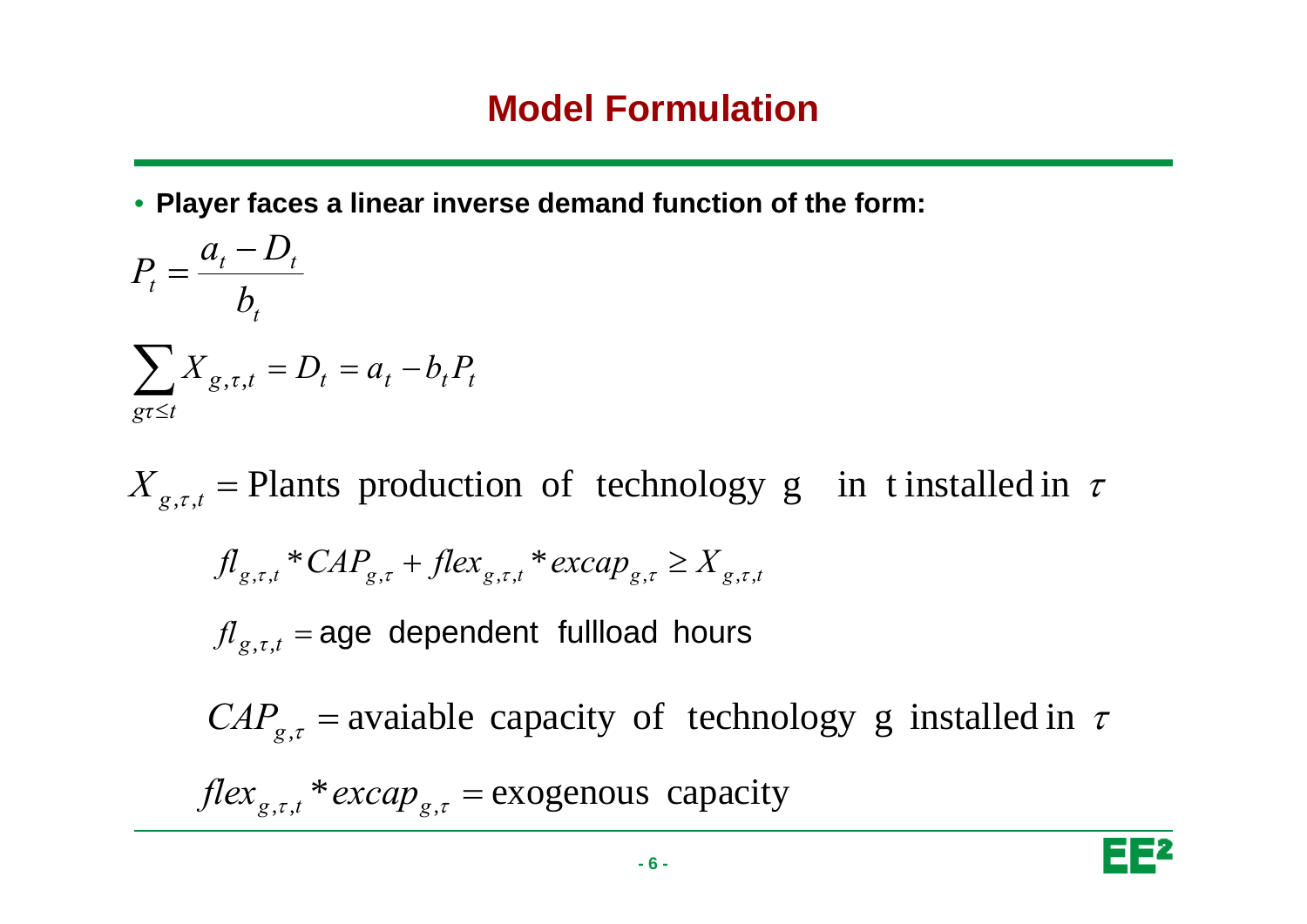#### **Model Formulation**

• **Capacity depreciation modeled as decreasing availability of plants**

$$
f_{t,t} \begin{pmatrix} 0.95 & 0.91 & 0.86 & 0.81 & 0.75 & 0.69 & 0 & 0 \\ 0.95 & 0.91 & 0.86 & 0.81 & 0.75 & 0.69 & 0 \\ 0.95 & 0.91 & 0.86 & 0.81 & 0.75 & 0.69 \\ 0.95 & 0.91 & 0.86 & 0.81 & 0.75 \end{pmatrix}
$$

$$
CAP_{g,(t+ilag_g)} = ICAP_{g,t}
$$
  
ICAP<sub>g,t</sub> = investment into new capacity  
imax<sub>g</sub>  $\ge$  ICAP<sub>g,t</sub>

 $\it{imax}_g$  = investment constraint

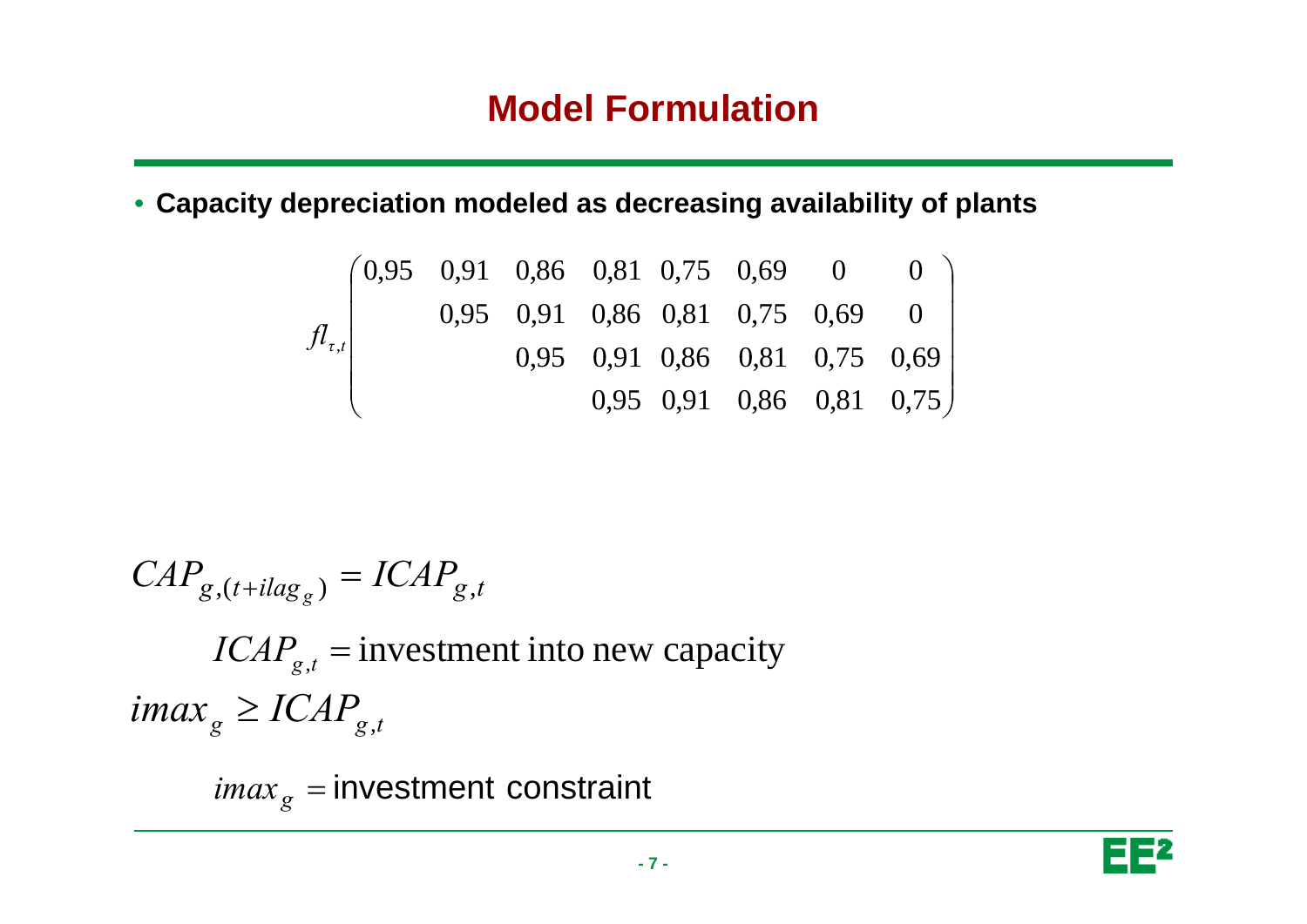#### **Model Formulation**

$$
E_{g,t} = \sum_{\tau, f(g,f) \in M} (1 - \mathit{cpr}_{g,\tau}) \cdot \frac{\theta_f}{\eta_{g,\tau}} \cdot X_{g,\tau,t}
$$

 $E_{g,t}$  = Emissions of plant using technology g

 $cpr_{g,t}$  = Emission capture rate of technology g

 $\theta_f$  = carbon emission factor of fuel f

$$
e \max_{t} \ge \sum_{g} E_{g,t}
$$
  
 
$$
e \max_{t} = \text{exogenous emission restriction}
$$

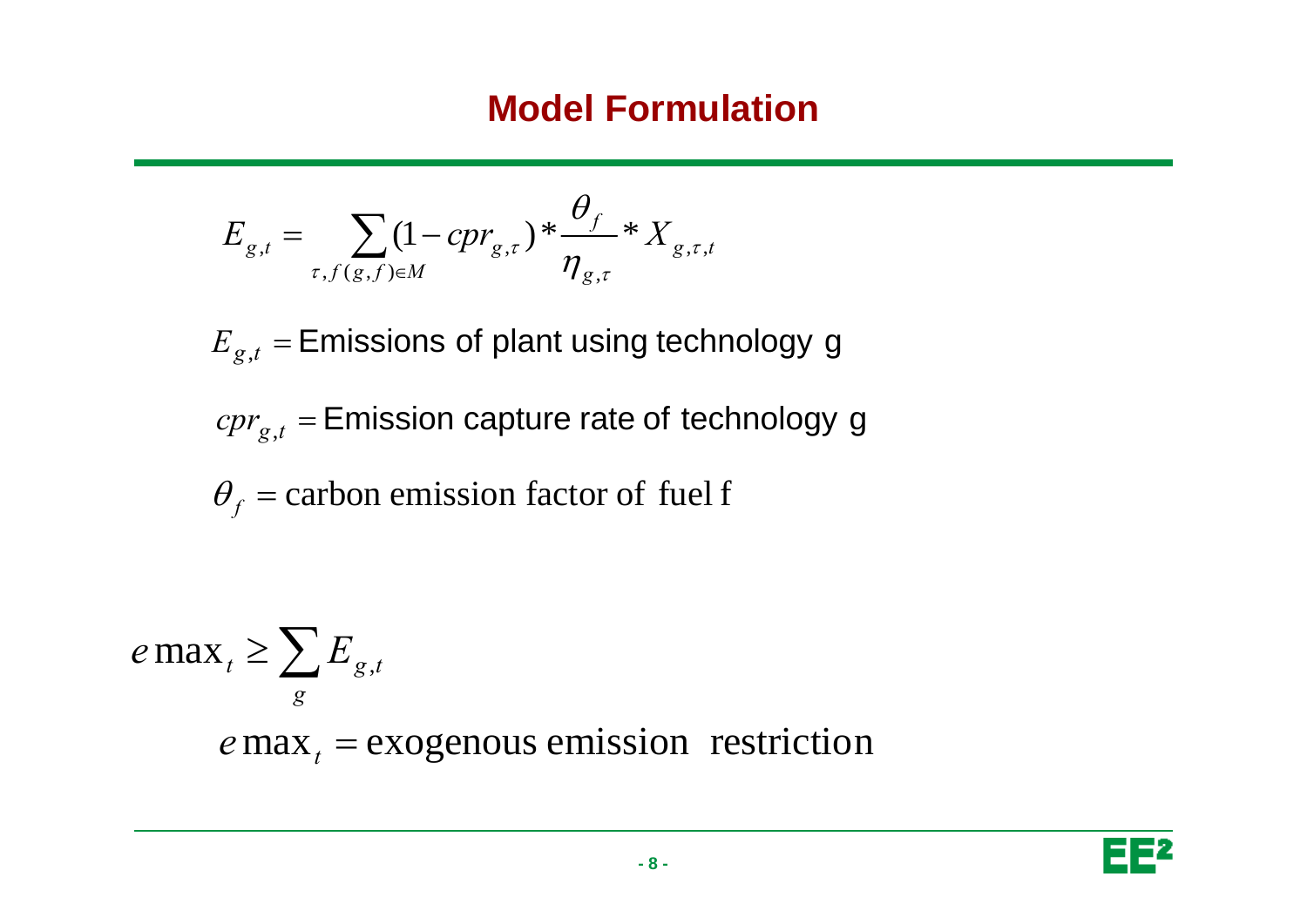## **Modeling of Learning**

$$
PI_{g,t} = pi_{g,0} * \left(\frac{cap_{g,0}}{cap_{g,0} + \sum_{\tau < t} ICAP_{g,\tau}}\right)^{-\alpha_g}
$$
\n
$$
\alpha_{CCS} = 0.1
$$

$$
\eta_{g,t} = \eta_{g,0} * \left( \frac{gen_{g,0}}{gen_{g,0} + \sum_{\bar{\tau} < t, \tau < \bar{\tau}} X} \right)^{-\gamma_g}
$$
\n
$$
\gamma_{CCS} = -0.025
$$

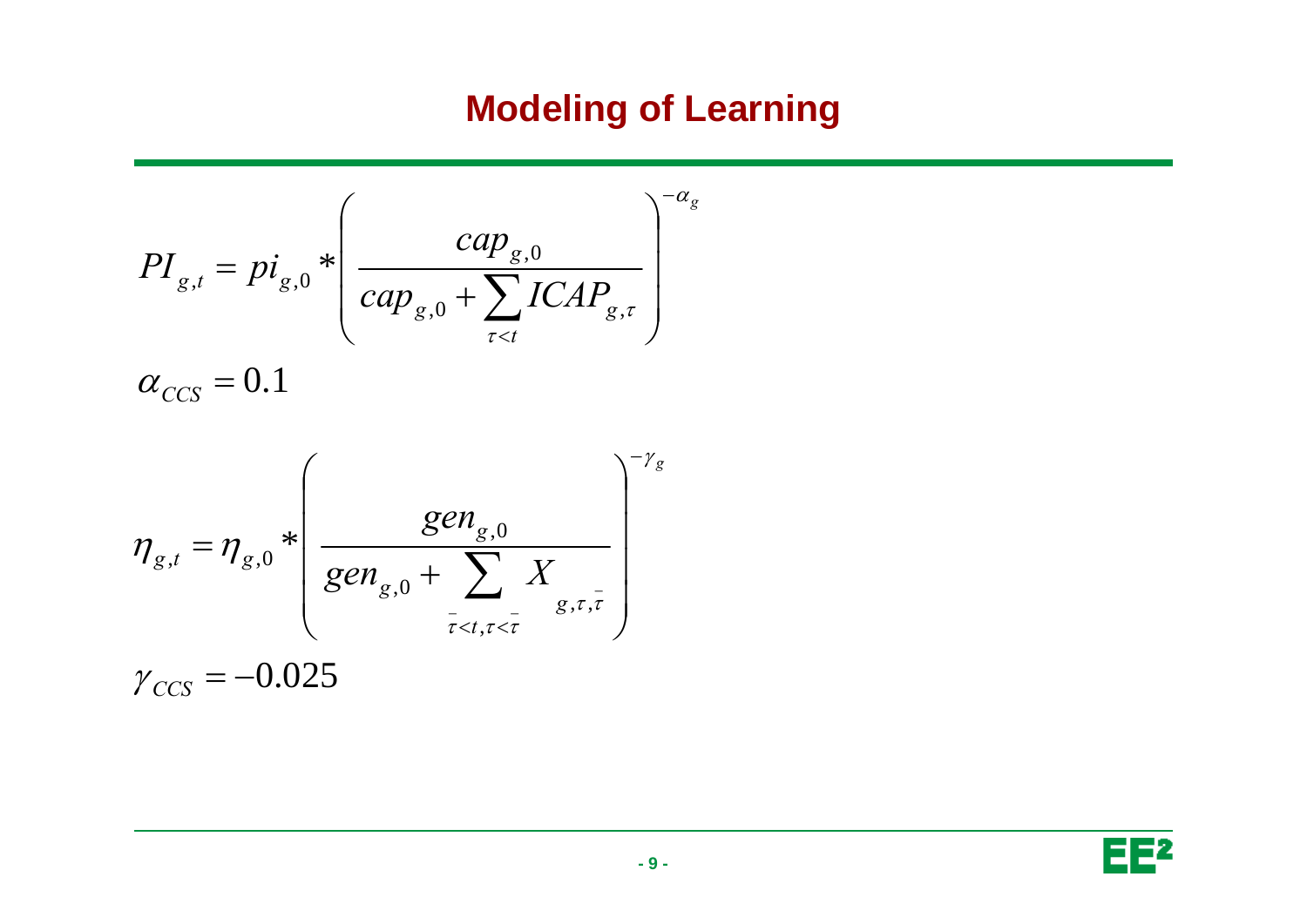#### **Model Formulation**

- **We maximize sum of future discounted welfare**
- $\bullet\,$  Welfare is calculated as the integral under the demand curve less the **production cost which consist of fuel and other variable cost as well as investment cost.**

$$
\max_{\substack{X_{g,\tau,t} \\ ICAP_{g,t} \\ \subseteq AP_{g,t}}} \sum_{t} \beta^{t} \left\{ \int_{0}^{D_t(P_t)} P_t(D_t) dD_t - \sum_{(f,g)\in M, \tau \leq t} \left[ X_{g,\tau,t} \frac{p f_f}{\eta_{g,\tau}} + c_g \right] - \sum_{g} P I_{g,t} * ICAP_{g,t} \right\}
$$

• Modeled as non-linear program in GAMS and solved using the CONOPT **solver**

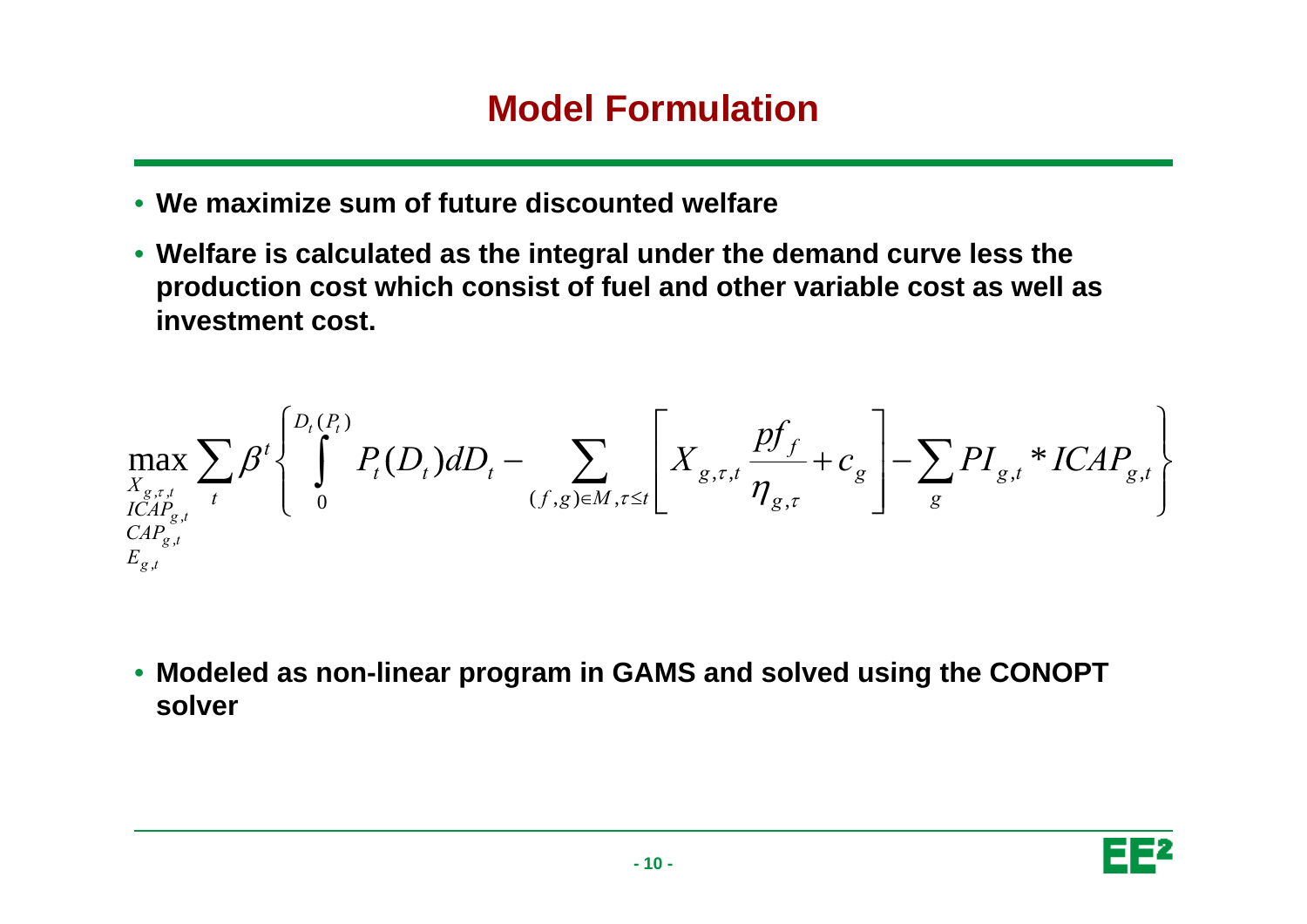#### **Scenarios**

|                                                    | <b>Scenario Description</b>                                                                                                                      |  |  |  |
|----------------------------------------------------|--------------------------------------------------------------------------------------------------------------------------------------------------|--|--|--|
| <b>Base Case</b>                                   | No learning rates, CO <sub>2</sub> emissions are limited                                                                                         |  |  |  |
| Scenario 1:<br><b>Emission</b><br><b>Reduction</b> | Permit allocation is reduced by 1% each period to increase attractiveness of<br>the low-carbon technology CCS.                                   |  |  |  |
| <b>Scenario 2:</b><br>Phase out of<br>nuclear      | No investment into nuclear power plant capacity allowed                                                                                          |  |  |  |
| <b>Scenario 3:</b><br><b>Learning effects</b>      | Learning effects which lower capital costs and increase efficiency are<br>implemented for the CCS technology and wind, nuclear still allowed for |  |  |  |
|                                                    | Learning effects which lower capital costs and increase efficiency are<br>implemented for the CCS technology and wind, nuclear not allowed for   |  |  |  |

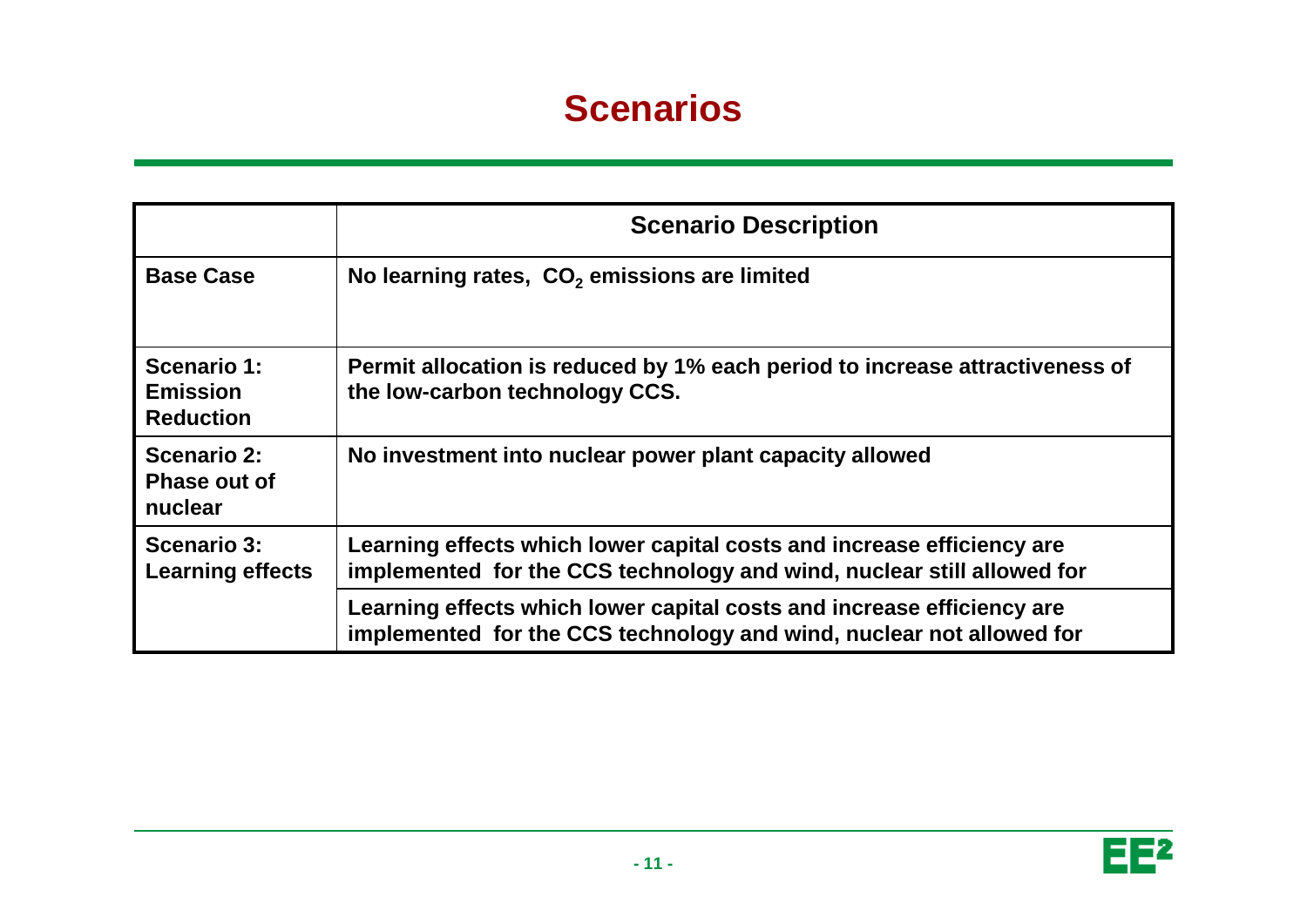#### **Data**

|                                         |                | <b>Nuclear</b>          | <b>NGCC</b>    | Lignite        | Lignite<br><b>CCS</b> | <b>Wind</b><br>onshore | <b>Wind</b><br>offshore |
|-----------------------------------------|----------------|-------------------------|----------------|----------------|-----------------------|------------------------|-------------------------|
| <b>Full load</b><br>hours               | [h/yr]         | 7500                    | 7000           | 7000           | 7000                  | 1750                   | 3500                    |
| <b>Initial</b><br><b>Efficienc</b><br>y | [%]            | 35                      | 58             | 44             | 32                    | $\bf{0}$               | $\mathbf 0$             |
| <b>Initial</b><br>capital<br>costs      | €/kW           | 2500                    | 750            | 1200           | 2100                  | 1500                   | 3000                    |
| Life time                               | <b>Years</b>   | 40                      | 30             | 40             | 40                    | 20                     | 20                      |
| <b>O&amp;M</b><br>costs                 | $[$ $\in$ MWh] | $\overline{\mathbf{3}}$ | $\overline{2}$ | $\overline{3}$ | 6<br>+ 7 (TS)         | $\overline{2}$         | $\overline{\mathbf{2}}$ |

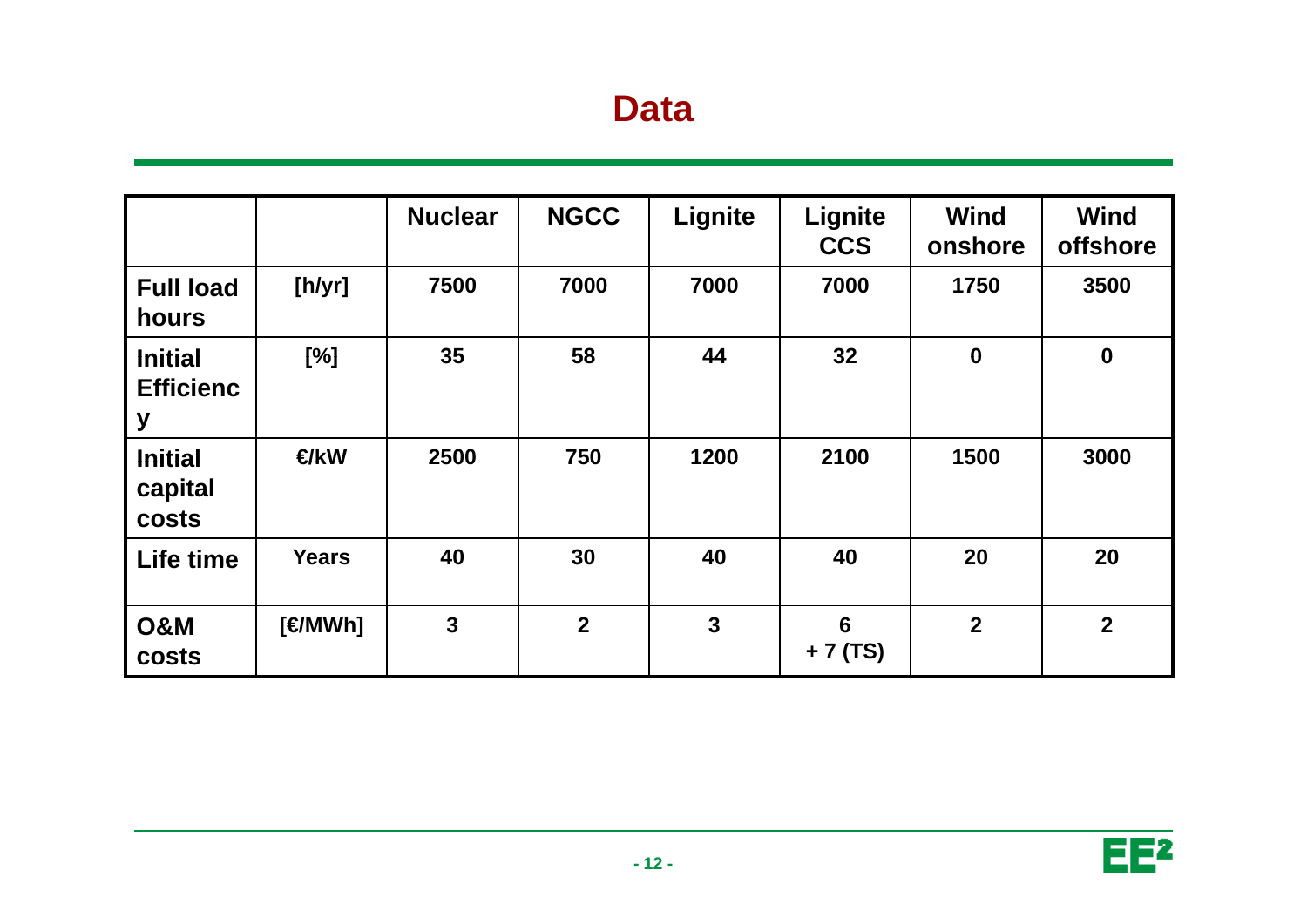## **Learning and Fuel Parameters**

| Technology    | <b>Elasticity eta</b>    | gen <sub>a:0</sub> [TWh]   Elasticity CC |      | $\mathsf{cap}_{\mathsf{g} : 0}$ [GW] |
|---------------|--------------------------|------------------------------------------|------|--------------------------------------|
| <b>CCS</b>    | $-0.025$                 | 10                                       | 0.1  |                                      |
| Wind onshore  | $\overline{\phantom{0}}$ | $\blacksquare$                           | 0.18 | 20                                   |
| Wind offshore | -                        | $\overline{\phantom{a}}$                 | 0.18 |                                      |

| <b>Fuel</b>                  |                                 | <b>Uranium</b> | <b>Natural</b><br>Gas | Lignite |
|------------------------------|---------------------------------|----------------|-----------------------|---------|
| <b>Price</b>                 | $[$ $\in$ MWh <sub>th</sub> $]$ | 5              | 20                    | 5       |
| Carbon<br>emission<br>factor | [CO2/MW<br>hth]                 | 0              | 0,2                   | 0,4     |
| <b>Price</b>                 | $\frac{0}{0}$                   | 1              | $\mathbf{2}$          |         |

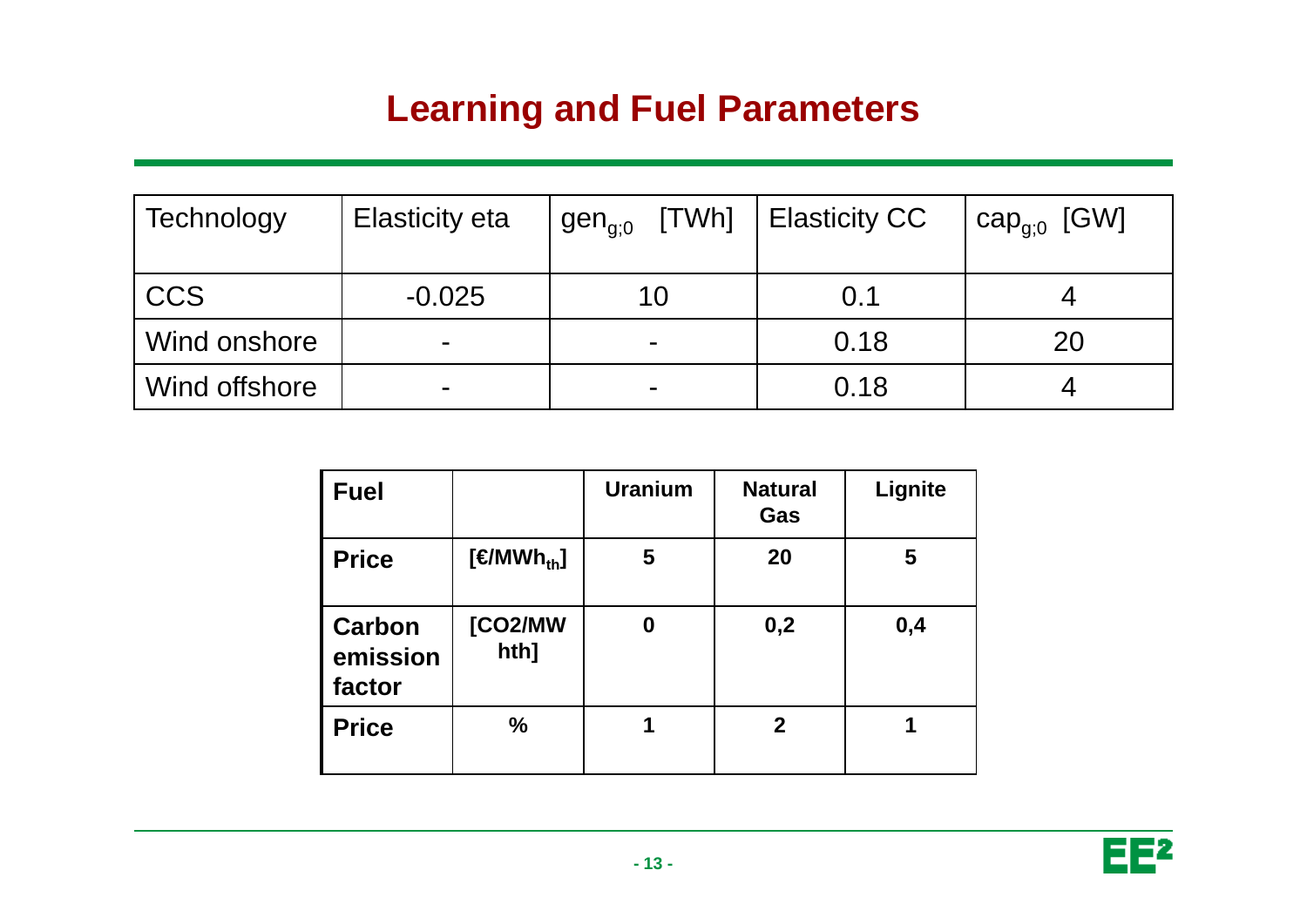#### **Model Results Base Case**

- **Lignite electricity production up to the emission constraint**
- **No endogenous investment in wind capacity**
- **Nuclear the most competitive alternative to lignite**



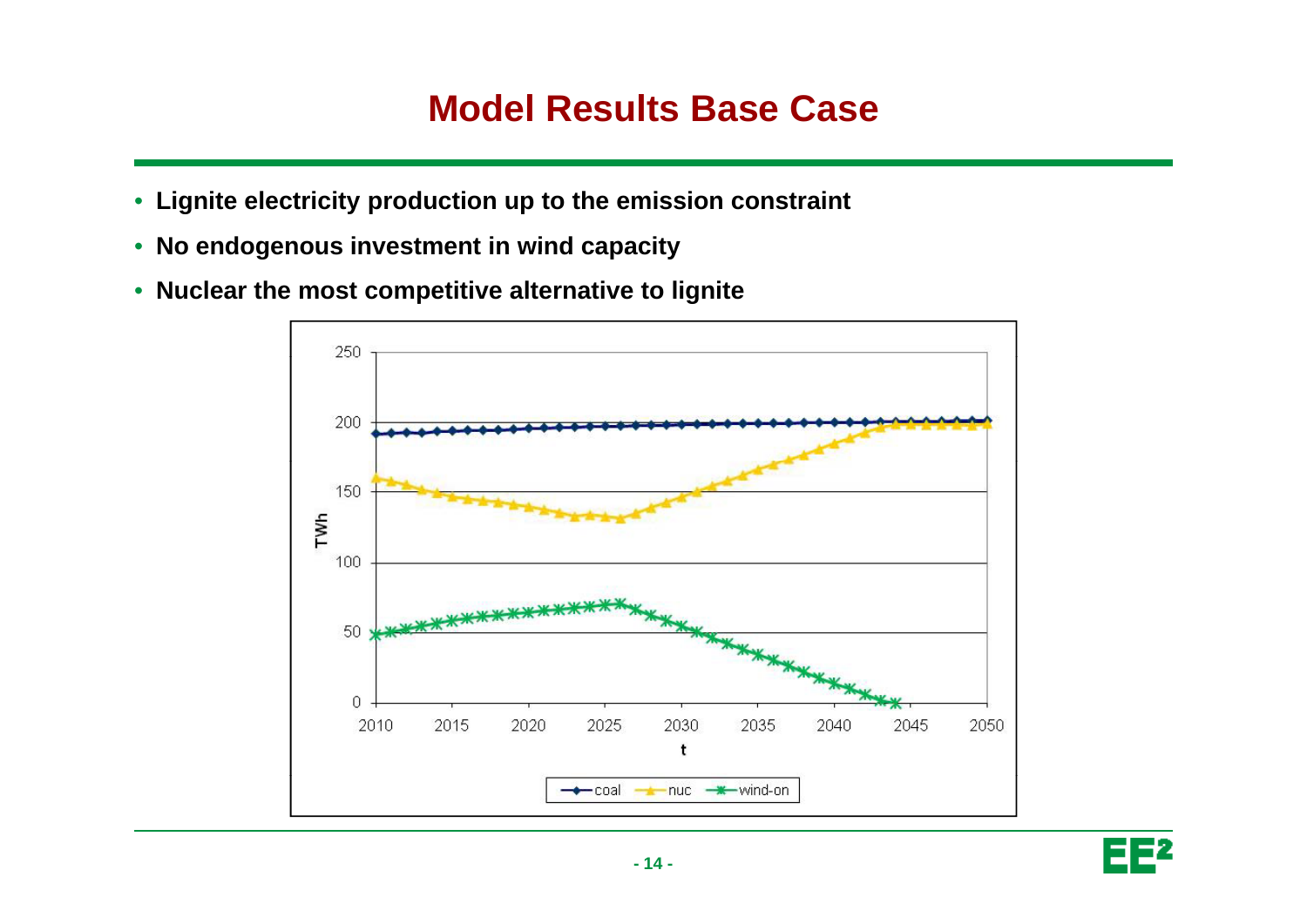#### **Scenario 1: Emission Reduction**

- **Lignite electricity production up to the emission constraint**
- **No endogenous investment in wind capacity**
- **Nuclear fills the opening gap from reduced lignite capacity**



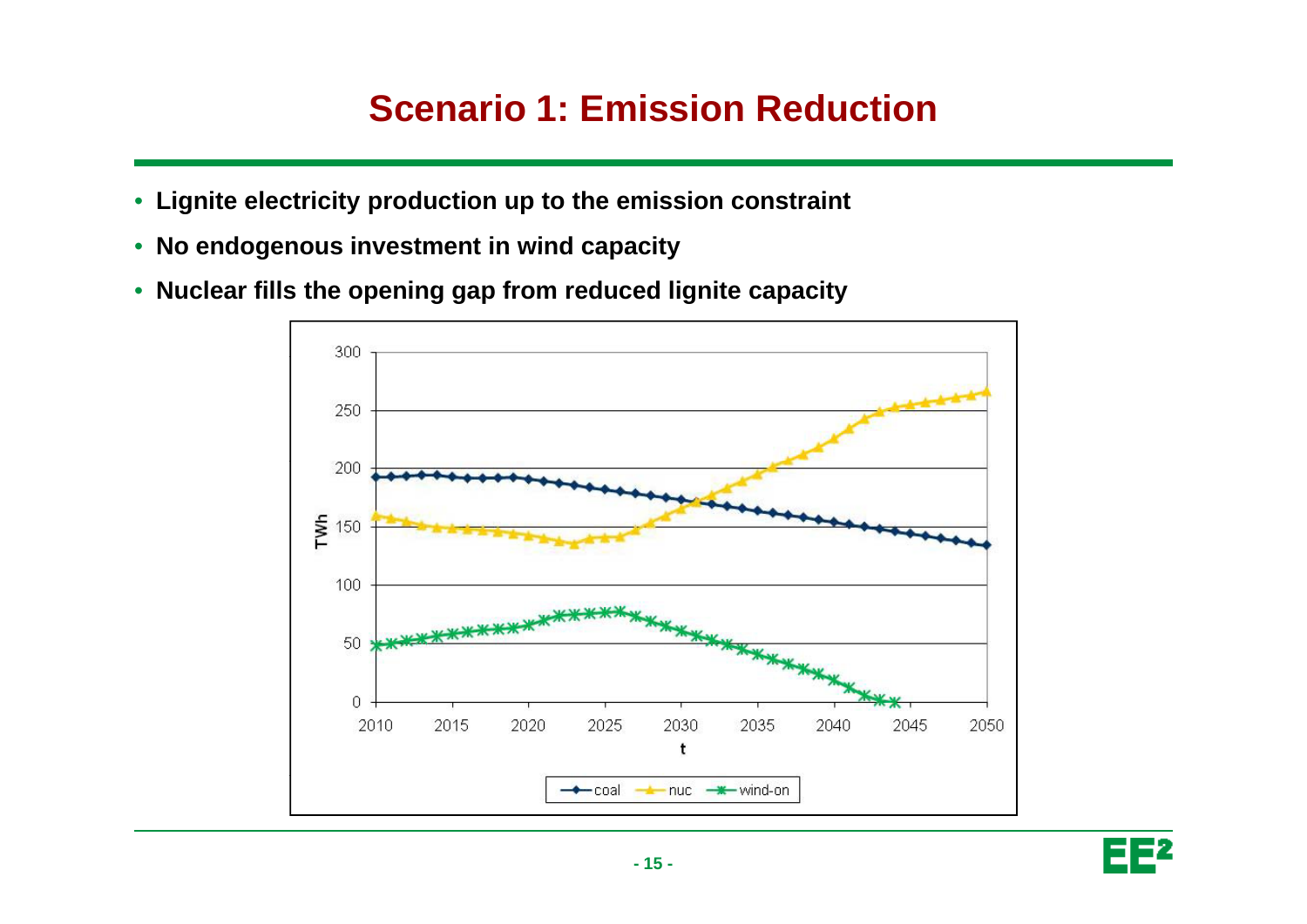#### **Scenario 2: Emission Reduction, no Nuclear**

- **Major investment in CCS technology**
- $\bullet\,$  Endogenous investment in wind, for offshore the capacity limit not reached
- **Highest electricity price scenario 83€/MWh in average**



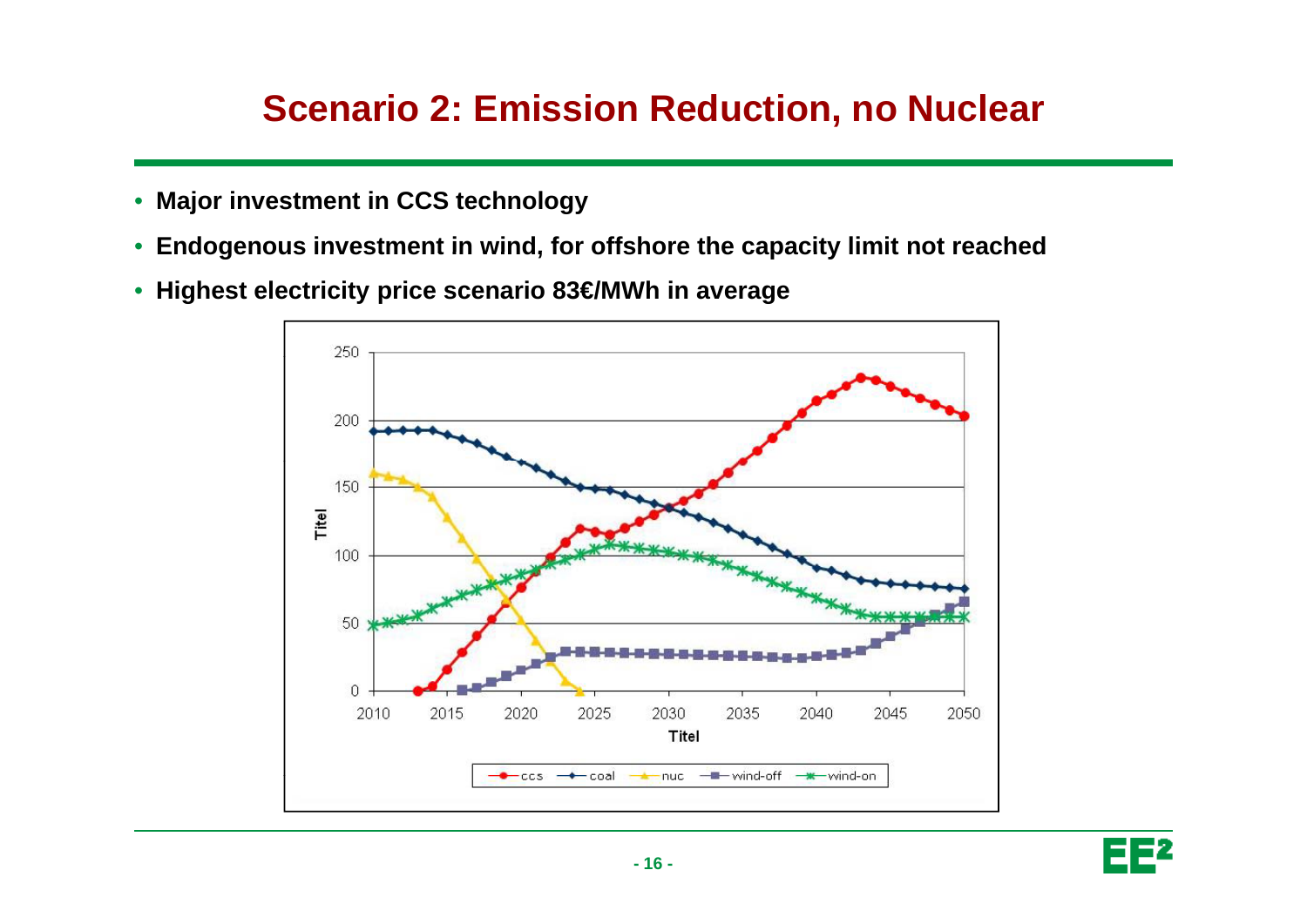## **Scenario 3: Emission Reduction, Nuclear Phase-out, Learnin g**

- **Investment into offshore wind from 1012 until capacity restriction is reached**
- **More diverse generation portfolio, CCS acts as <sup>a</sup> bridge technology generation**
- **Average electricity price of 68€/MWh**



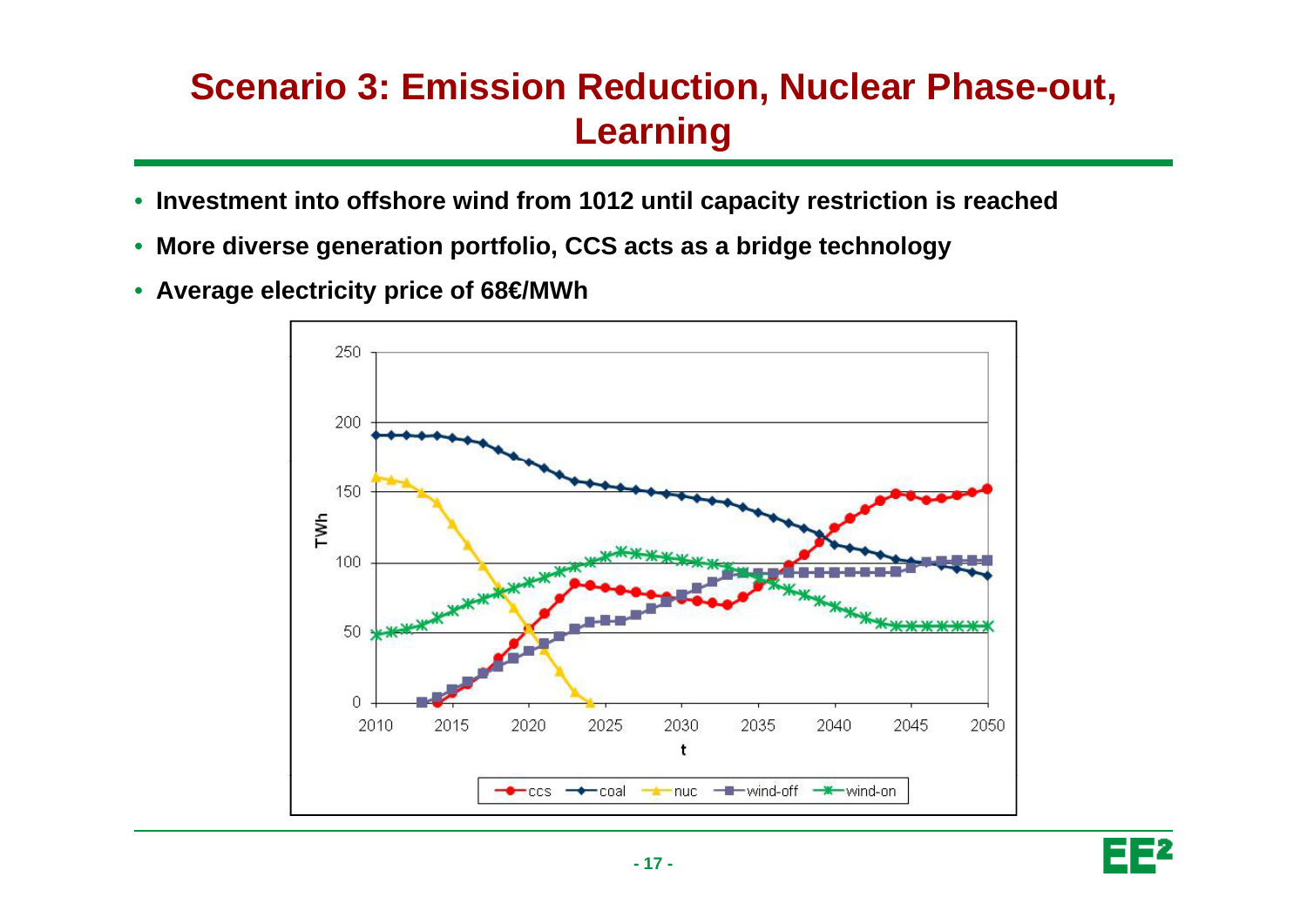## **Conclusion**

- **Low carbon alternatives do not enter the market unless very stringent polices (the phase out of nuclear energy production and <sup>a</sup> significant reduction in emission allowances) are implemented.**
- **The impact of learning on electricity prices is significant.**

| Scenario                    | <b>BAU</b> | S <sub>1</sub> | S <sub>2</sub> | S <sub>3</sub> |
|-----------------------------|------------|----------------|----------------|----------------|
| <b>Electricity</b><br>Price | 59         | 61             | 83             | 68             |
| Shadow<br>price $CO2$       | ა          | 5.5            |                |                |

- **For offshore wind, learning is even more crucial for its application**
- **CCS is no thread to the deployment of cost competitive or potentially cost competitive renewable technologies**
- **Natural gas plays no role in the CCS base-load scenario with or without learning effects.**

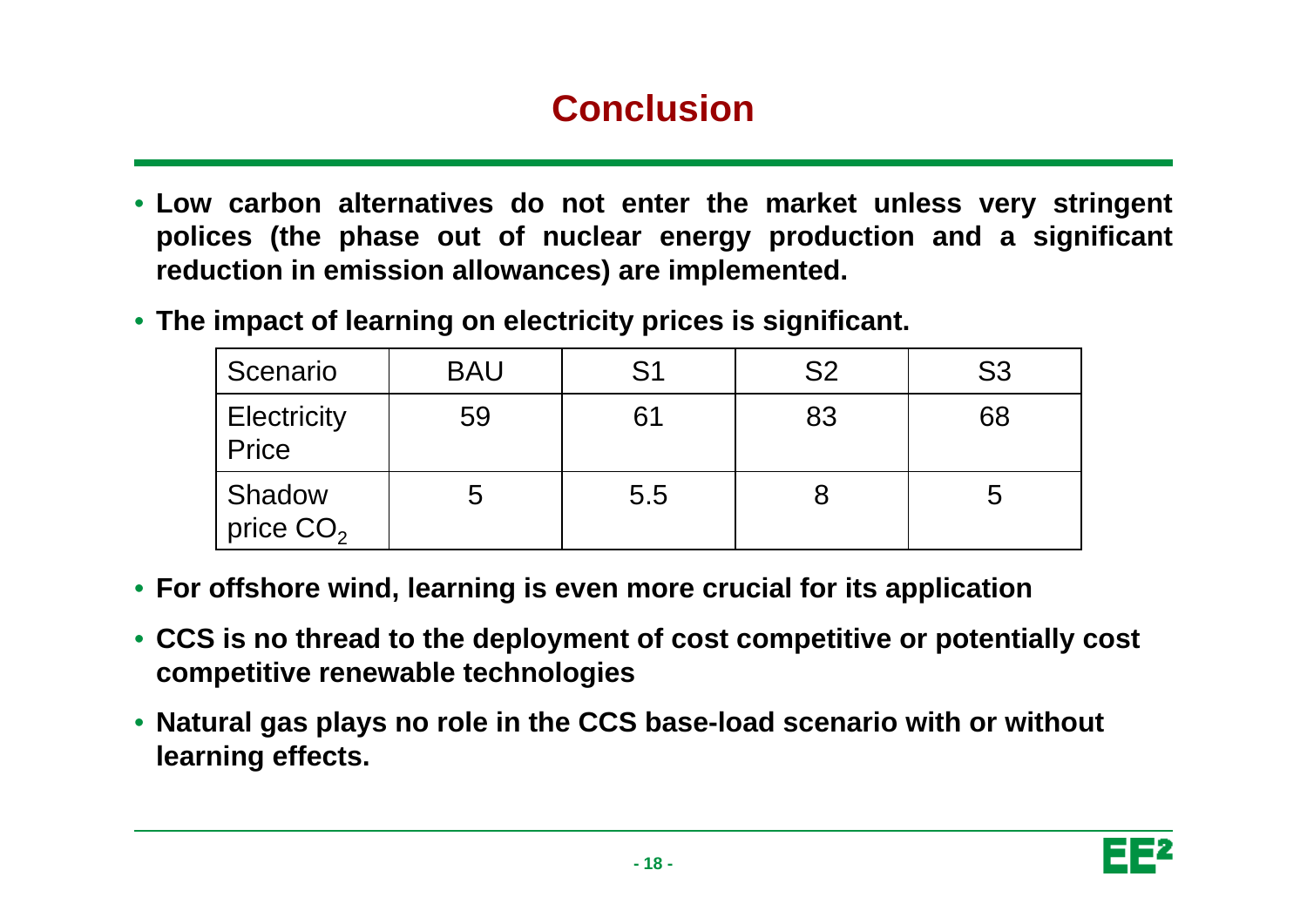### **Thank you for your Attention**

**Questions and Comments are welcome and**

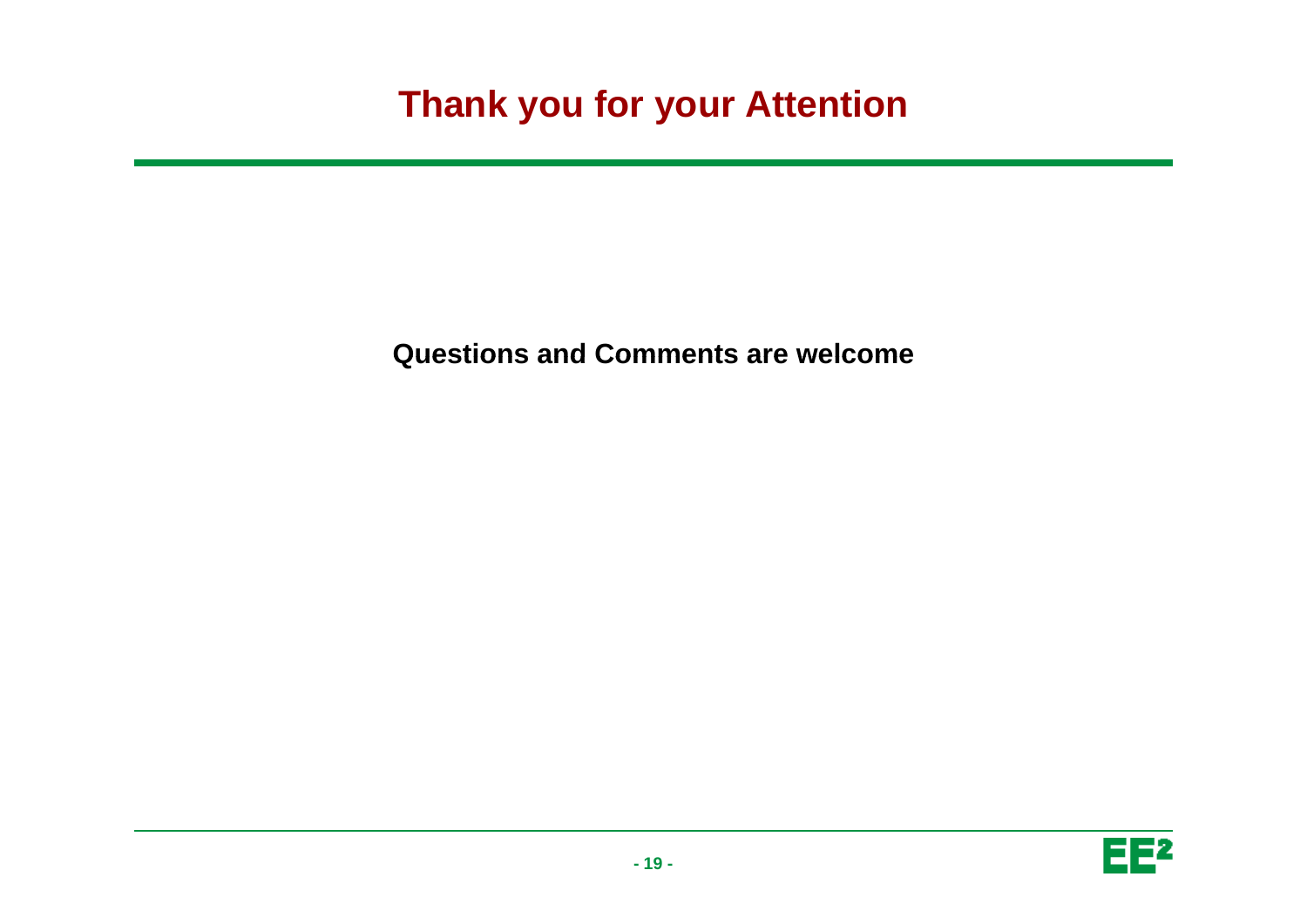#### **Scenario 3: Learning Effect Efficiency**



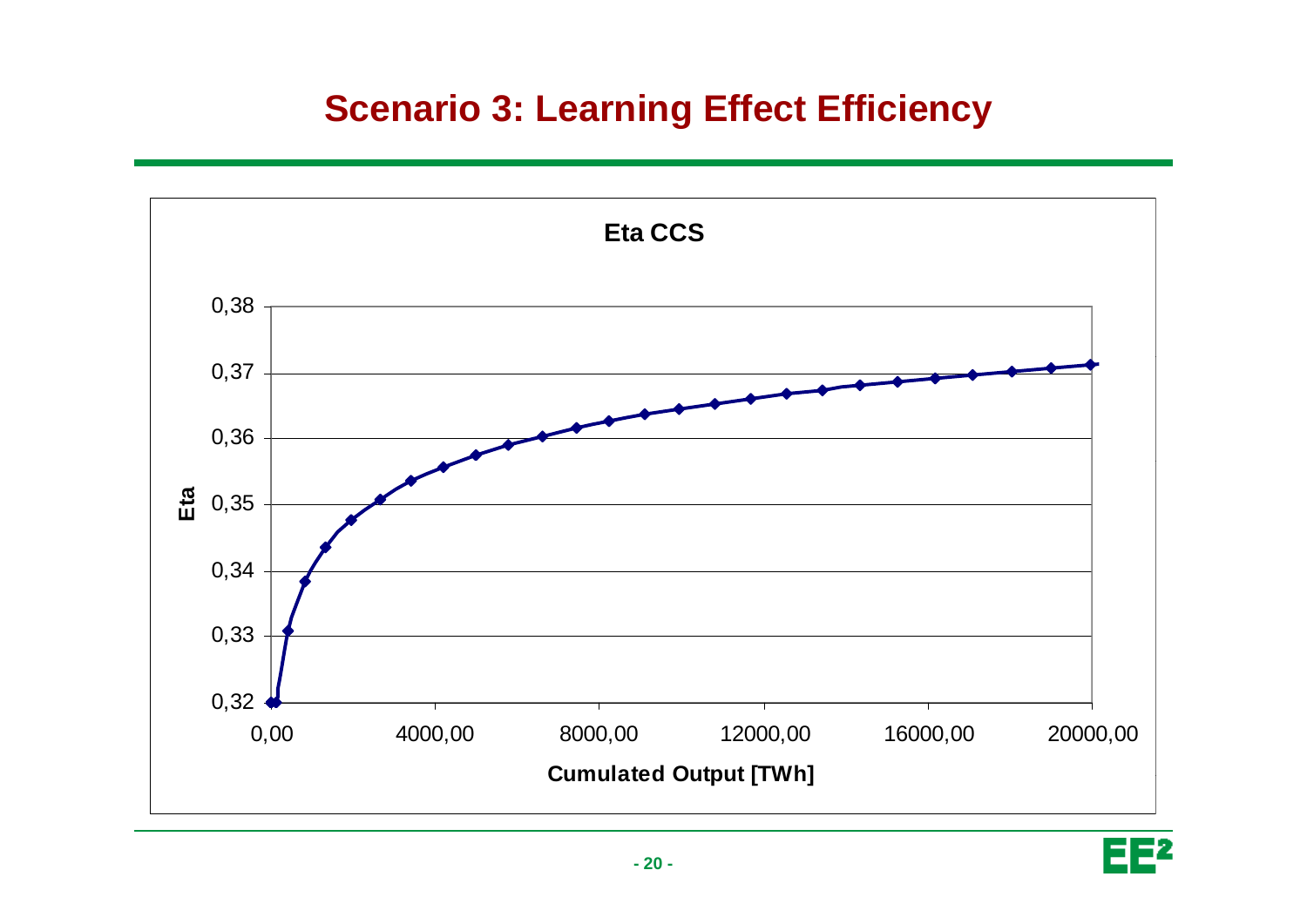#### **Scenario 3: Learning Effect Capital Costs**